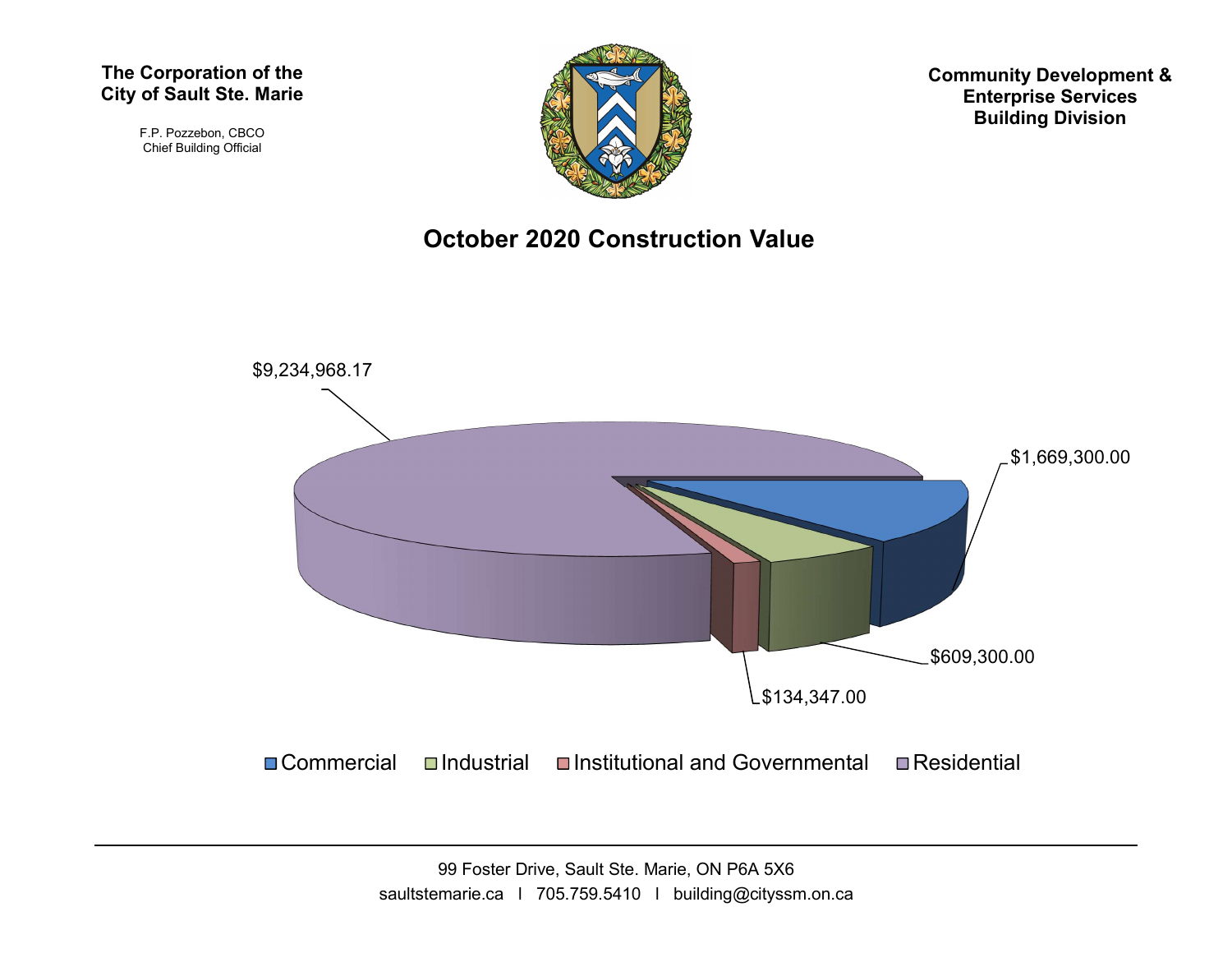

**Public Works and Engineering Services Building Division**

**Tel: (705) 759-5410 Fax: (705) 541-7165**

# **BUILDING PERMITS SUMMARY 2020/10/01 to 2020/10/31**

| <b>Building Type</b>                                     |                                  | <b>New Construction</b>  |                      |                                  | <b>Alterations and Additions</b> |                      | <b>Total</b>                     |                          |                      |
|----------------------------------------------------------|----------------------------------|--------------------------|----------------------|----------------------------------|----------------------------------|----------------------|----------------------------------|--------------------------|----------------------|
|                                                          | <b>Num</b><br>of<br><b>Units</b> | Num of<br><b>Permits</b> | <b>Value of Work</b> | <b>Num</b><br>of<br><b>Units</b> | Num of<br><b>Permits</b>         | <b>Value of Work</b> | <b>Num</b><br>of<br><b>Units</b> | Num of<br><b>Permits</b> | <b>Value of Work</b> |
| <b>Commercial</b>                                        |                                  |                          |                      |                                  |                                  |                      |                                  |                          |                      |
| Indoor recreational<br>building                          | $\mathbf 0$                      | $\pmb{0}$                | \$0.00               | $\pmb{0}$                        | $\mathbf 1$                      | \$12,000.00          | $\mathbf 0$                      | $\mathbf 1$              | \$12,000.00          |
| Office building                                          | $\mathbf 0$                      | 0                        | \$0.00               | 0                                | 3                                | \$474,500.00         | $\mathbf 0$                      | 3                        | \$474,500.00         |
| Restaurant                                               | 0                                | $\mathbf 1$              | \$800,000.00         | 0                                | $\pmb{0}$                        | \$0.00               | $\mathbf 0$                      | $\mathbf 1$              | \$800,000.00         |
| Retail and wholesale<br>outlets                          | 0                                | $\mathbf 0$              | \$0.00               | 0                                | 6                                | \$355,300.00         | $\mathbf 0$                      | 6                        | \$355,300.00         |
| Service station, repair<br>garage and specialty<br>shop  | 0                                | $\mathbf 0$              | \$0.00               | $\pmb{0}$                        | $\mathbf{1}$                     | \$17,500.00          | $\mathbf 0$                      | $\mathbf{1}$             | \$17,500.00          |
| Theatre and<br>performing art center                     | $\mathbf 0$                      | $\mathbf 0$              | \$0.00               | $\mathbf 0$                      | $\mathbf{1}$                     | \$10,000.00          | $\mathbf 0$                      | $\mathbf{1}$             | \$10,000.00          |
| Total:                                                   | $\pmb{0}$                        | 1                        | \$800,000.00         | $\mathbf 0$                      | 12                               | \$869,300.00         | $\mathbf 0$                      | 13                       | \$1,669,300.00       |
| <b>Industrial</b>                                        |                                  |                          |                      |                                  |                                  |                      |                                  |                          |                      |
| Storage building                                         | 0                                | $\mathbf{1}$             | \$195,268.00         | 0                                | $\overline{2}$                   | \$166,432.00         | $\mathbf 0$                      | 3                        | \$361,700.00         |
| Transportation<br>terminal                               | $\mathbf 0$                      | $\mathbf{0}$             | \$0.00               | 0                                | $\overline{2}$                   | \$18,000.00          | $\mathbf 0$                      | $\overline{2}$           | \$18,000.00          |
| Utility building                                         | 0                                | $\mathbf 0$              | \$0.00               | 0                                | $\mathbf{1}$                     | \$229,600.00         | $\mathbf 0$                      | $\mathbf 1$              | \$229,600.00         |
| Total:                                                   | $\mathbf 0$                      | 1                        | \$195,268.00         | $\mathbf 0$                      | 5                                | \$414,032.00         | $\mathbf 0$                      | $6\phantom{1}$           | \$609,300.00         |
| <b>Institutional and Governmental</b>                    |                                  |                          |                      |                                  |                                  |                      |                                  |                          |                      |
| Day care, nursing<br>home, rest home,<br>home for the bl | $\mathbf 0$                      | $\mathbf 0$              | \$0.00               | $\pmb{0}$                        | $\overline{1}$                   | \$1,600.00           | $\mathbf 0$                      | $\mathbf{1}$             | \$1,600.00           |
| Library, museum, art<br>gallery, aquarium,<br>botanical  | $\mathbf 0$                      | $\mathbf 0$              | \$0.00               | $\pmb{0}$                        | $\overline{2}$                   | \$45,847.00          | $\mathbf 0$                      | $\overline{2}$           | \$45,847.00          |
| Religious building                                       | 0                                | 0                        | \$0.00               | 0                                | -1                               | \$86,900.00          | 0                                | $\mathbf 1$              | \$86,900.00          |
| Total:                                                   | $\mathbf 0$                      | $\mathbf 0$              | \$0.00               | $\mathbf 0$                      | 4                                | \$134,347.00         | $\mathbf 0$                      | 4                        | \$134,347.00         |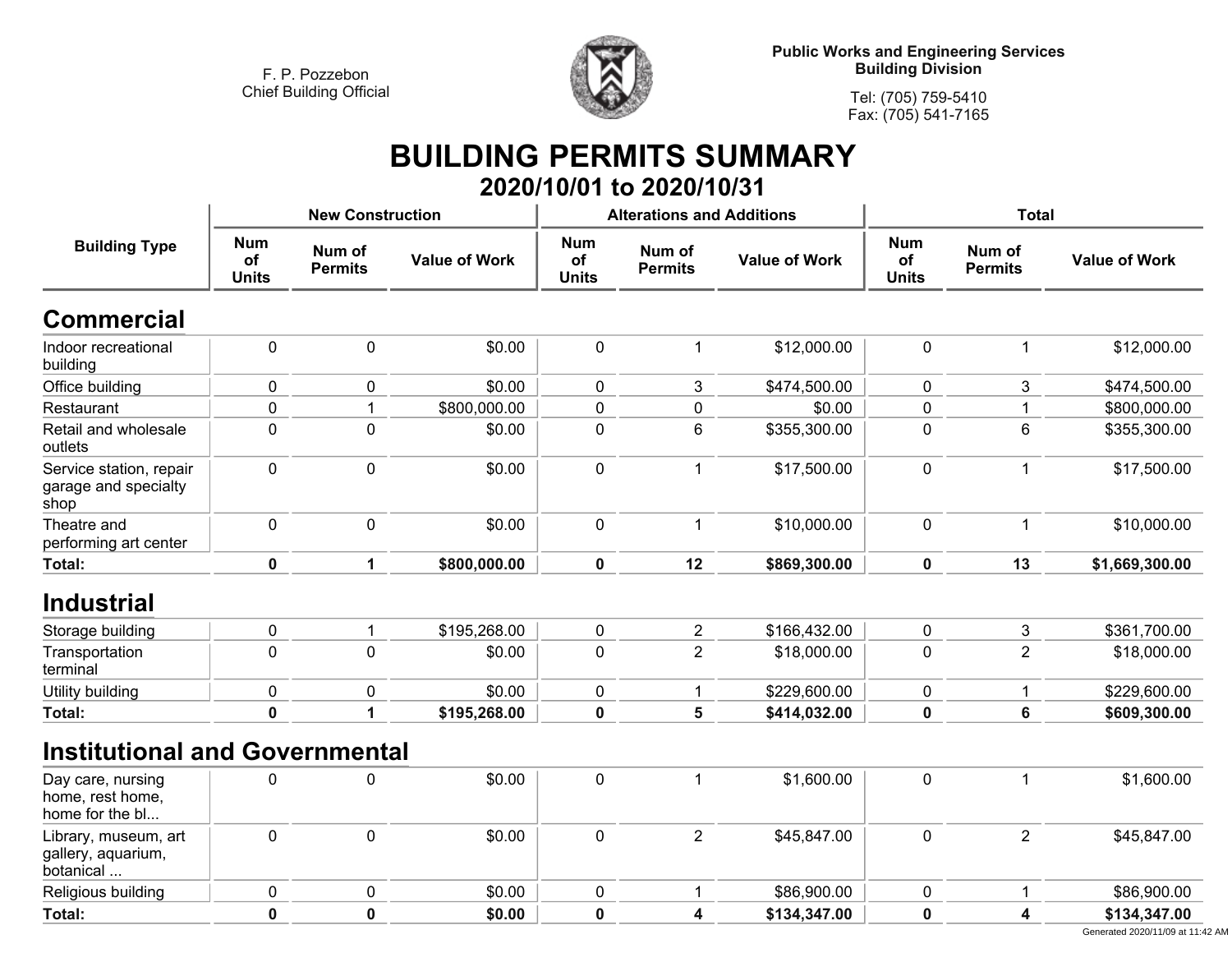### **Residential**

| <b>Grand Total:</b>                                      | 10 | 10 | \$4,360,268.00 | 158 | \$7,287,647.17 | 12 | 168 | \$11,647,915.17 |
|----------------------------------------------------------|----|----|----------------|-----|----------------|----|-----|-----------------|
| Total:                                                   | 10 |    | \$3,365,000.00 | 137 | \$5,869,968.17 | 12 | 145 | \$9,234,968.17  |
| Single House                                             |    |    | \$2,815,000.00 | 122 | \$1,600,907.17 | 10 | 129 | \$4,415,907.17  |
| Semi-Detached or<br>Double (side by side),<br>single-att |    |    | \$550,000.00   | 10  | \$28,561.00    |    |     | \$578,561.00    |
| Row House                                                |    |    | \$0.00         |     | \$6,000.00     |    |     | \$6,000.00      |
| Apartment                                                |    |    | \$0.00         |     | \$4,234,500.00 |    |     | \$4,234,500.00  |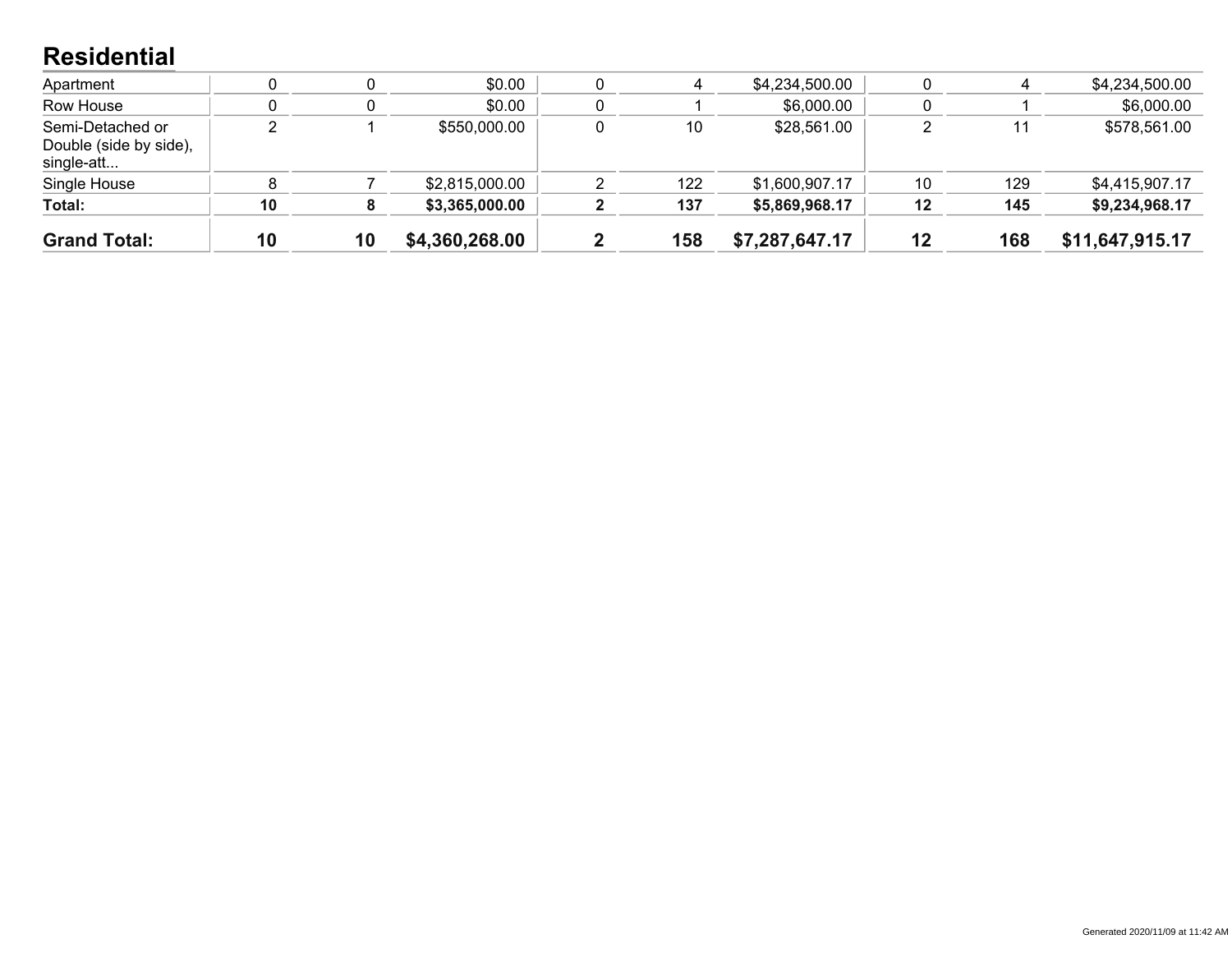

**Public Works and Engineering Services Building Division**

**Tel: (705) 759-5410 Fax: (705) 541-7165**

# **DEMOLITION PERMITS SUMMARY 2020/10/01 to 2020/10/31**

|                                                          |                        | <b>New Construction</b>  |                                |                        | <b>Alterations and Additions</b> |                      | <b>Total</b>           |                          |                      |
|----------------------------------------------------------|------------------------|--------------------------|--------------------------------|------------------------|----------------------------------|----------------------|------------------------|--------------------------|----------------------|
| <b>Building Type</b>                                     | Num of<br><b>Units</b> | Num of<br><b>Permits</b> | <b>Value of</b><br><b>Work</b> | Num of<br><b>Units</b> | Num of<br><b>Permits</b>         | <b>Value of Work</b> | Num of<br><b>Units</b> | Num of<br><b>Permits</b> | <b>Value of Work</b> |
| <b>Commercial</b>                                        |                        |                          |                                |                        |                                  |                      |                        |                          |                      |
| Retail and wholesale<br>outlets                          | $\overline{0}$         | $\mathbf 0$              | \$0.00                         | $\mathbf 0$            | 3                                | \$59,000.00          | $\mathbf 0$            | 3                        | \$59,000.00          |
| Service station, repair<br>garage and specialty shop     | $\mathbf 0$            | $\pmb{0}$                | \$0.00                         | $\mathbf 0$            |                                  | \$10,000.00          | 0                      | 1                        | \$10,000.00          |
| Total:                                                   | $\mathbf 0$            | $\mathbf 0$              | \$0.00                         | $\mathbf 0$            | 4                                | \$69,000.00          | $\mathbf 0$            | 4                        | \$69,000.00          |
| <b>Industrial</b>                                        |                        |                          |                                |                        |                                  |                      |                        |                          |                      |
| Plant for manufacturing,<br>processing and<br>assembling | $\mathbf 0$            | $\mathbf 0$              | \$0.00                         | $\mathbf 0$            | 1                                | \$500.00             | 0                      | 1                        | \$500.00             |
| Total:                                                   | $\mathbf 0$            | $\mathbf 0$              | \$0.00                         | $\mathbf 0$            | 1                                | \$500.00             | $\mathbf 0$            | 1                        | \$500.00             |
| <b>Residential</b>                                       |                        |                          |                                |                        |                                  |                      |                        |                          |                      |
| Semi-Detached or Double<br>(side by side), single-att    | $\mathbf 0$            | $\mathbf 0$              | \$0.00                         | $\mathbf 0$            | 1                                | \$1,000.00           | $\mathbf 0$            | 1                        | \$1,000.00           |
| Single House                                             | 0                      | 0                        | \$0.00                         | $-2$                   | 6                                | \$56,160.00          | $-2$                   | 6                        | \$56,160.00          |
| Total:                                                   | 0                      | 0                        | \$0.00                         | $-2$                   | 7                                | \$57,160.00          | $-2$                   | 7                        | \$57,160.00          |
| <b>Grand Total:</b>                                      | $\boldsymbol{0}$       | $\mathbf 0$              | \$0.00                         | $-2$                   | 12                               | \$126,660.00         | $-2$                   | 12                       | \$126,660.00         |